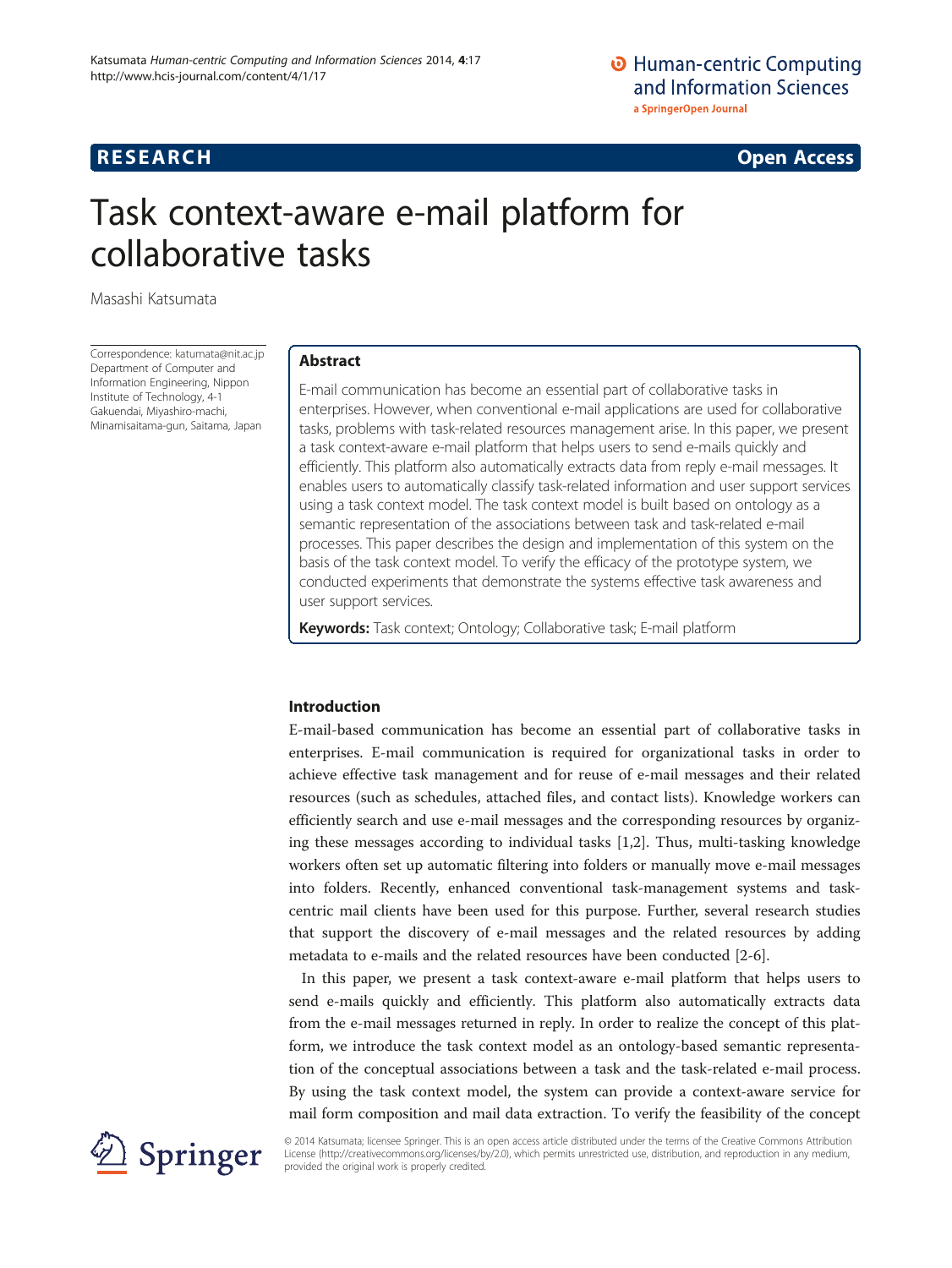of this platform, we built a prototype system. We also describe the system's effective task awareness and user support services evidenced in the experimental results.

The remainder of this paper is organized as follows. First, we give an overview of related work. Then, we present the features of the task context model and discuss the design of the task context-aware e-mail platform. To verify the feasibility of the concept underlying this platform, we present a prototype implementation and discuss its effective task awareness and user support services evident in experimental results obtained. Finally, we conclude our paper and outline future research directions.

#### Related work

In using e-mail for organizational work, a vast amount of task-related information has to be handled. Therefore, much research has been done in the area of task-related management support in the past few years.

TaskMaster [[3\]](#page-9-0) enhances e-mail clients and enables them to function as taskmanagement systems by managing resources such as e-mail messages and file attachments for each task. In addition, a useful user interface with both browsing and operating resources is also provided. This system makes it easy to search through the resources of a task. TV-ACTA [\[4\]](#page-9-0) provides prestructured containers that are created inside the e-mail folder hierarchy to support personal information management. Specialized subfolders called "Components" within each ACTA Activity automatically organize and present information appropriate for aspects of the activity at hand. ACTA is designed to create a more efficient personal information management environment with the ultimate goal of providing context metadata for machine learning and automation techniques.

KASIMIR [\[7](#page-9-0)] and OntoPIM [\[8](#page-9-0)] are ontology-based personal task-management systems. These systems provide semi-automated functions for retrieving and registering task-related information within e-mail messages according to an ontology-based model. Activity Explorer [\[4](#page-9-0)] supports knowledge workers with context switching and resource rediscovery by organizing and integrating resources, tools, and people around the computational concept of a work activity. However, the support functions of the systems presented above do not apply to reusing of the managed data for tasks.

Eklund and Cole [[9](#page-9-0)] and Brendel and Krawczyk [[10](#page-9-0)] used ontology to model e-mailrelated attribution information (such as group, project, and member), and proposed a system that provides a user interface with visualized and grouped formal concept analysis that can be used to search for various types of task-related information. Topika [\[11\]](#page-9-0) enhances an existing e-mail client to provide suggestions about relevant shared spaces such as Wikis. The system facilitates the transition management of a user's collaborative activities to appropriate collaboration tools.

These systems are all primarily concerned with improving the management of and the search for task-related information. In contrast, our primary goal is to provide support for reuse of managed data according to a user's role.

#### Design of the task context-aware e-mail platform

#### Task context model

We created an ontology-based semantic representation model that represents the conceptual associations between a task and e-mail processes. We call this the task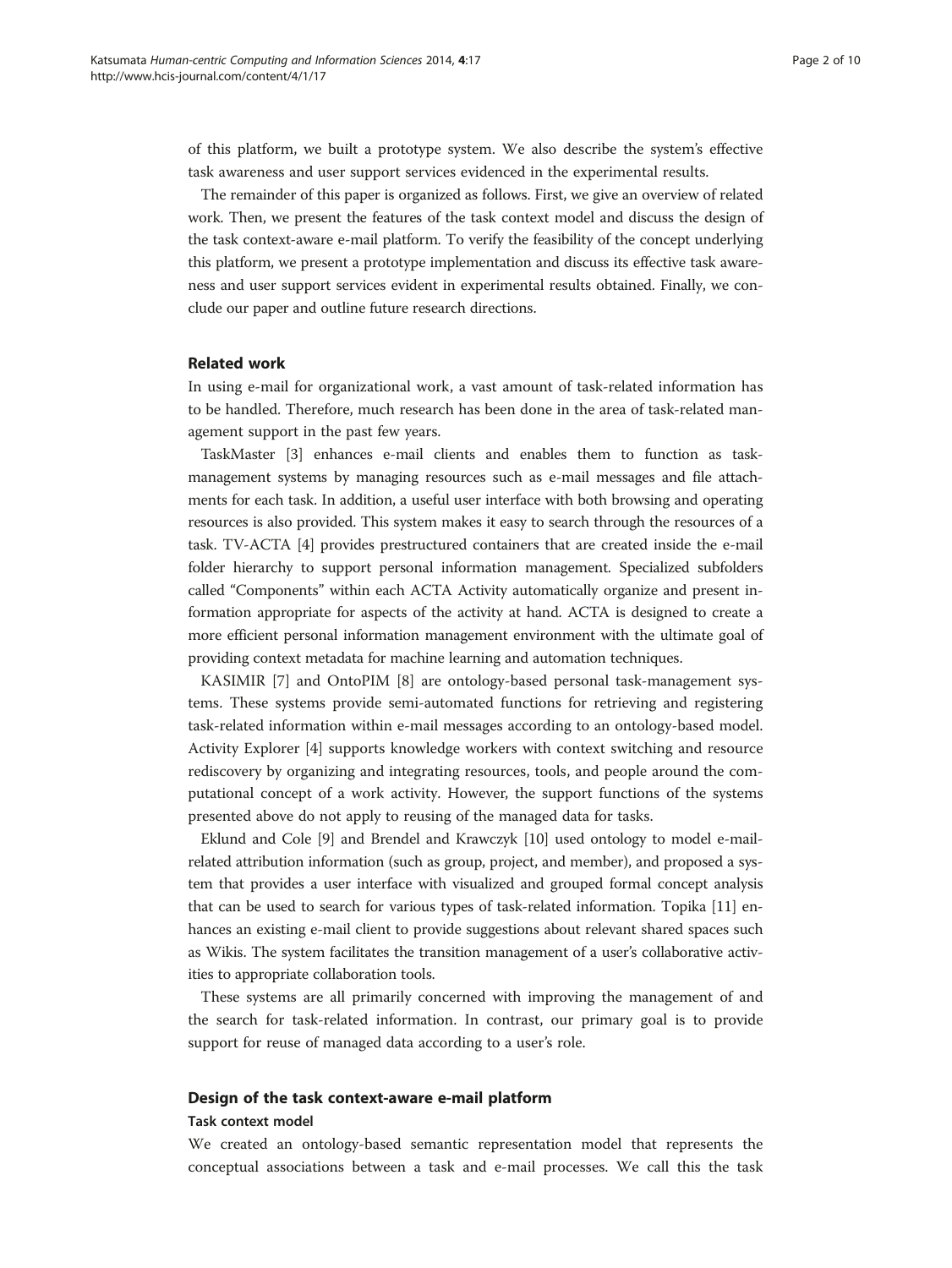<span id="page-2-0"></span>context model. The task context-aware e-mail platform performs services for users based on this task context model. The model relates the conceptual associations between a task and an e-mail process to physical context entities (such as e-mail messages, attached files, group members, and mail form items). In the task context model, task-related e-mail messages and resources, called task context data, are handled as a task unit. The files created and schedule data for the given task are also handled as task context data. In addition, this platform provides a service that automatically retrieves the task-related resources contained in e-mail messages. The operation of this service is considered later in this paper. These task context data are utilized in the user support service to accomplish tasks.

The semantic representation of the task context model is based on the Resource Description Framework (RDF) [\[12\]](#page-9-0). RDF is a collection of triples, each of which consists of a resource, a property, and a literal. A set of such triples is called an RDF graph. Figure 1 shows a sample task context model represented by an RDF graph.

The task context concept represents the role of managing task-related resources. In addition, on the assumption that it is used within an organization, the task context concept represents the relationship among task-related resources that are frequently used in collaborative work. The task context is represented as a property of a "Task" resource. We define the conceptual associations of the task context's attribution as follows: Task is "Subject", task context is "Predicate", and the value of the task context denotes "Literal". In the task context model, task contexts are classified as entities such as files, schedules, participants, memos, and mail form items. Further, we define the conceptual mail procedure in collaborative task. We call this "Action". The Action concept represents mail procedures that frequently occur in collaborative task e-mail communications. We consider the following three Actions for collaboration tasks:

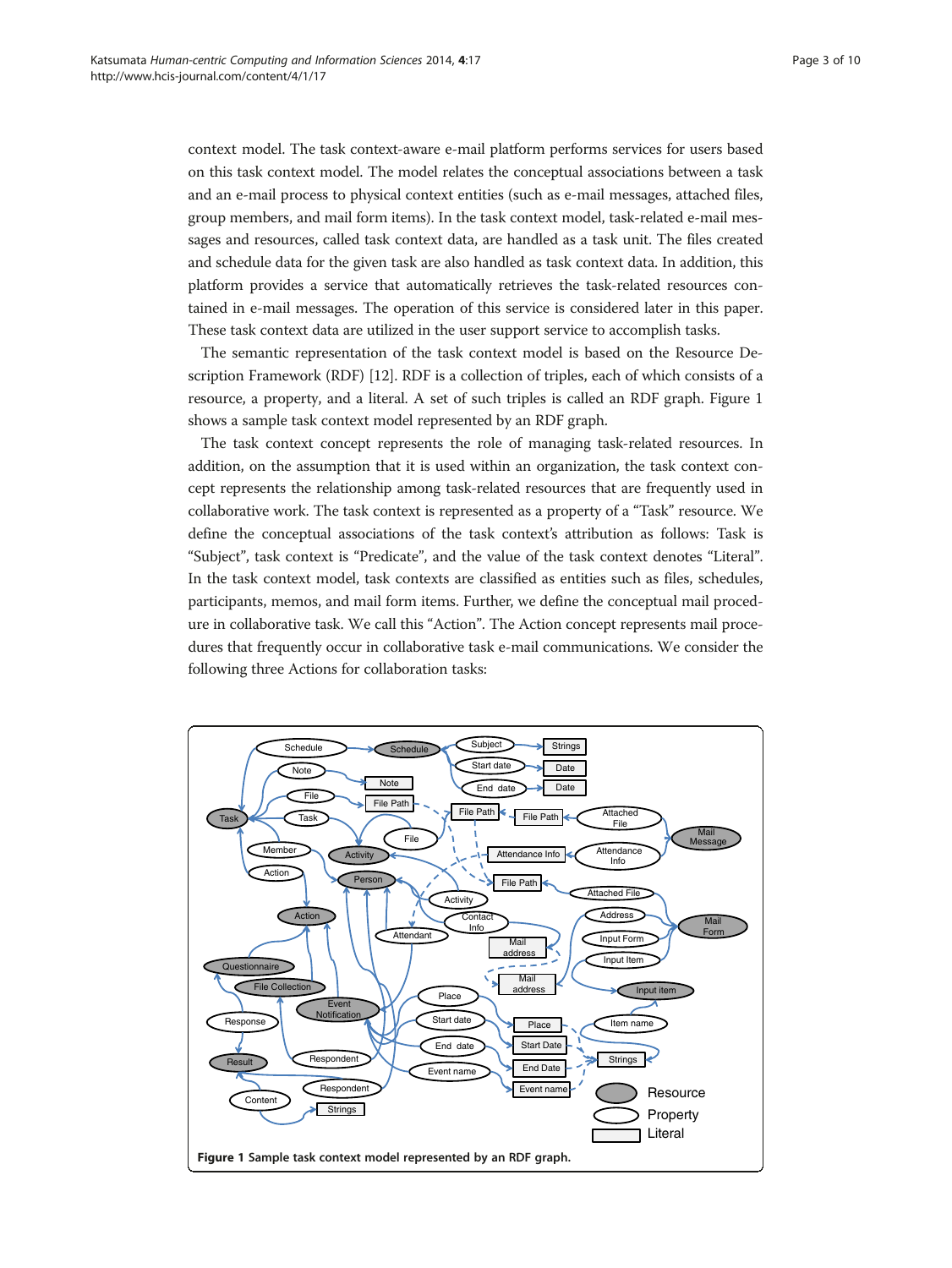- <span id="page-3-0"></span>1. Event Notification. A mail procedure concept that has the objective of attendance confirmation for an event being held in an organization.
- 2. Questionnaire Request. A mail procedure concept that has the objective of soliciting questionnaire requests and responses.
- 3. File Collection. A mail procedure concept that notifies that a file is to be collected and obtains an attached file in response.

#### Task context management

The task context model manages the task context's property and its value for each task. This property represents a task-related file, member, contact information, and schedule data, as shown in Figure [1.](#page-2-0) The value of the task context is automatically retrieved from an e-mail message on the basis of the task context model when the e-mail arrives on the mail server implemented in our study (see Figure 2).

Figure [3](#page-4-0) shows how task context is assigned to property in the task context model. When the task owner registers the task for group work in the client, RDF/XML formatted data based on the task context model are automatically generated and managed by the task context server. The upper part of Figure [3](#page-4-0) shows the RDF model of the task context model, and the lower part shows the task context data that are generated according to the task context model. The figure also shows how this model can concurrently handle multiple tasks such as "meeting" and "lab party".

#### Service for e-mail process

The aims of the task context-aware e-mail platform are to support 1) the composition of e-mail forms and 2) the extraction of the data contained in reply e-mails. The support for creating e-mail forms is provided when a task owner creates an e-mail form

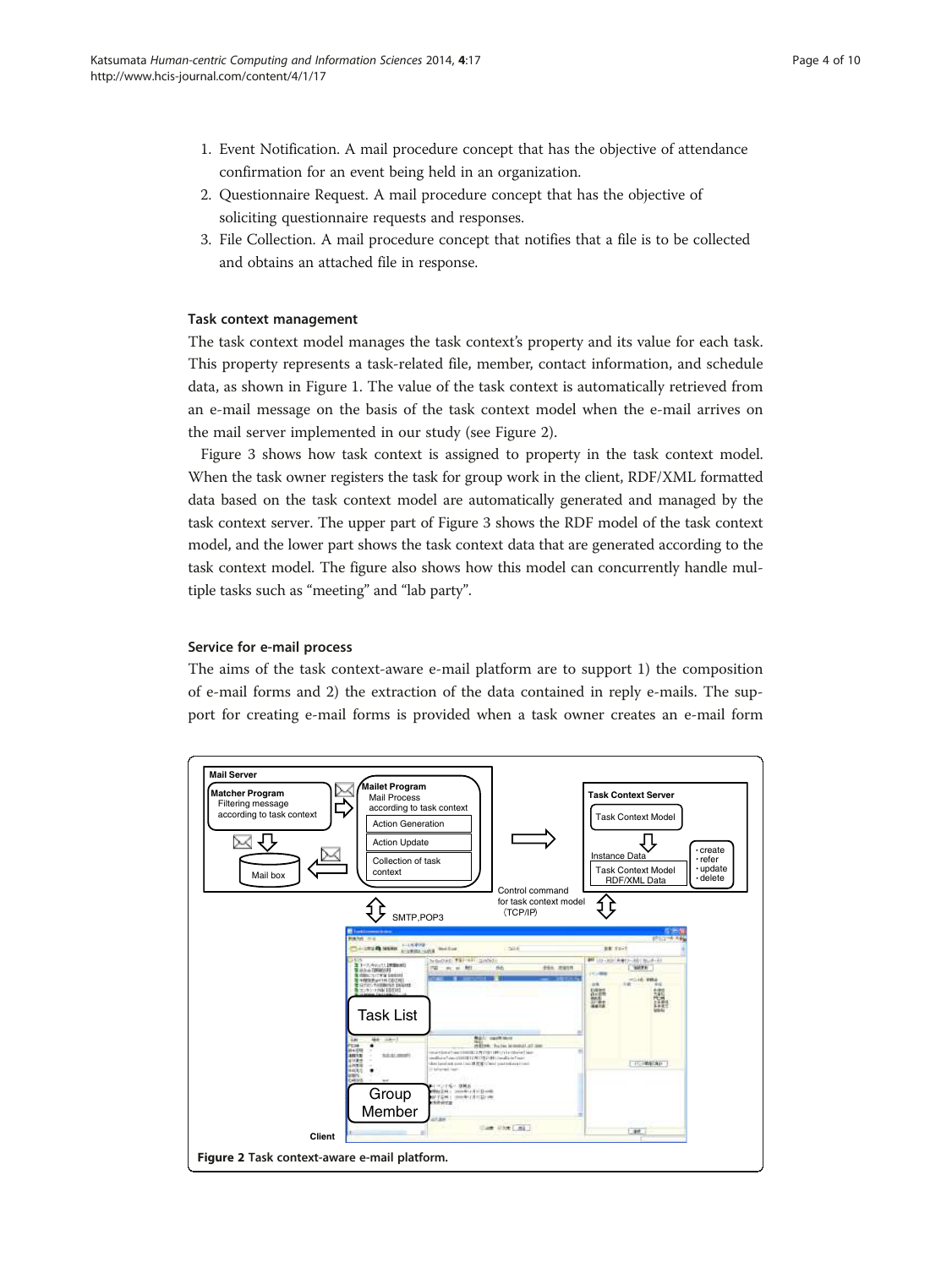<span id="page-4-0"></span>

ccc@xxx.com

Task Context data for "Lab Party' Figure 3 Task context model-based information management.

Member C

for a task request and a task member creates an e-mail form in reply to a task request. On the other hand, the support for the extraction of data contained in a reply e-mail is provided when a task owner receives a reply mail from a task member. In this paper, the user support service is intended for three actions: Event Notification, Questionnaire Request, and File Collection. The user support service in the e-mail process provides a service that supports both the creation of e-mail forms and organization and retrieval of data from reply e-mails for these mail actions.

#### Implementation

#### System overview

We implemented a prototype system that executes a service for task members on the task context-aware e-mail platform. The prototype system comprised the following three systems: task context server, mail server, and mail client (see Figure [2](#page-3-0)). The task context server manages the task context (e.g., file path, schedule, and contact information) and its value, which is generated according to the RDF/XML data format. In the task context server, task context is managed under each task. We implemented a task context server that can connect to the mail server and the mail client. The task context server can accept a request command (create, refer, update, and delete) from the mail server and client via TCP/IP. On accepting a request command, the task context server can update the task context model using the Jena application programming interface [\[13\]](#page-9-0). The mail server is built on Apache James [[14](#page-9-0)]—a mail application platform that enables users to write custom application programming code for e-mail processing. Apache James provides e-mail filtering through a function called Matcher and provides e-mail processing through another function called Mailet. We introduced extended e-mail headers to realize the service (see Table [1](#page-5-0)). After Matcher refers to the extended e-mail headers, Mailet can be executed according to the purpose of these extended e-mail headers.

The client can connect to both the mail server and the task context server. In addition to general e-mail operations, the client provides a user interface that manages the task context data. The e-mail message submitted by the client is automatically added to the extended e-mail header. In our prototype system, the client displays a structured mail form by referring to the extended e-mail header. The client can also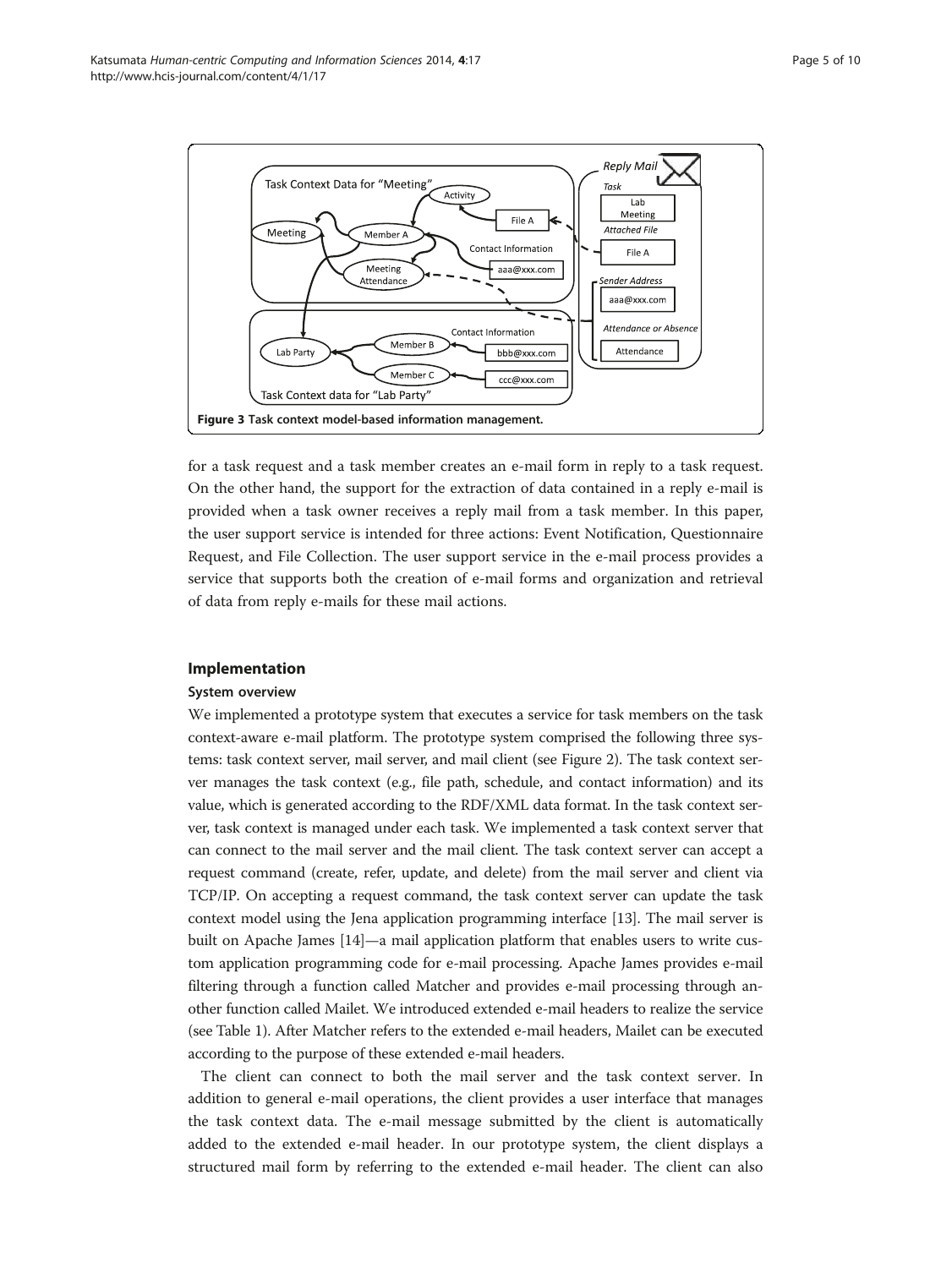| Header name            | Role                                                                          |
|------------------------|-------------------------------------------------------------------------------|
| X-Task-Name            | Indicates the name of the task                                                |
| X-Task-Owner           | Indicates the task owner                                                      |
| X-Action-Model-Type    | Indicates the request generating the Action and the type of Action            |
| X-Action-Update-Type   | Indicates the request updating the state of Action and the type of Action     |
| X-Action-Retrieve-Type | Indicates the request retrieving the task context data and the type of Action |

<span id="page-5-0"></span>

|  |  |  | Table 1 Types of extended mail headers |  |  |
|--|--|--|----------------------------------------|--|--|
|--|--|--|----------------------------------------|--|--|

receive other e-mail messages in accordance with RFC2822 [[15\]](#page-9-0). The client's user interface comprises six main areas—task member, file, calendar, task, message, and form. The prototype system was implemented in Java, using Apache James to run the mail application platform and to handle XML messages.

#### E-mail form composition service

When a task owner selects the type of Action on the client, an e-mail form for the selected Action is displayed. In the e-mail form for the Action, task-related data are provided as a list of suggestions of possible inputs. Consequently, the task owner spends less time typing and querying for information related to the task. When the task client receives an e-mail from the task owner, the reply form is displayed by referring to the extended e-mail header X-Action-Model-Type.

The displayed input fields on the reply form are the elements of the Action type corresponding to "reply mail form composition," as shown in Table 2. A task member can type the value according to the displayed input field on the reply form.

#### Data extraction service

When the mail server receives an e-mail according to the type of Action, the contents of the reply e-mail are automatically retrieved as the task context. In the task context server, the retrieved task context data are managed as RDF/XML formatted data that are based on the conceptual model for Action. When the task context server receives a reply e-mail, the value of the task context in Action is updated, and the state of Action is displayed on the client's state panel. Thus, the task owner can confirm the state of the task intuitively without checking each reply e-mail. Automated processes such as the generation or updating of Action are performed via Mailet according to the value of the extended mail header.

| <b>Function</b>                  | <b>Event notification</b>                                  | <b>Questionnaire request</b>                                 | <b>File collection</b>        |  |  |  |
|----------------------------------|------------------------------------------------------------|--------------------------------------------------------------|-------------------------------|--|--|--|
| Request mail form<br>composition | Schedule form (Start date,<br>End date, Place, Event name) | Ouestionnaire form<br>(Support form composition) folder name | File name and stored          |  |  |  |
| Request mail form<br>composition | Attendance form (Yes, No)                                  | Ouestionnaire form<br>(reply form)                           | Selection of<br>attached file |  |  |  |
| Automated extraction             | Attendance data                                            | Questionnaire response<br>data                               | Attached file                 |  |  |  |

### Table 2 Services for action type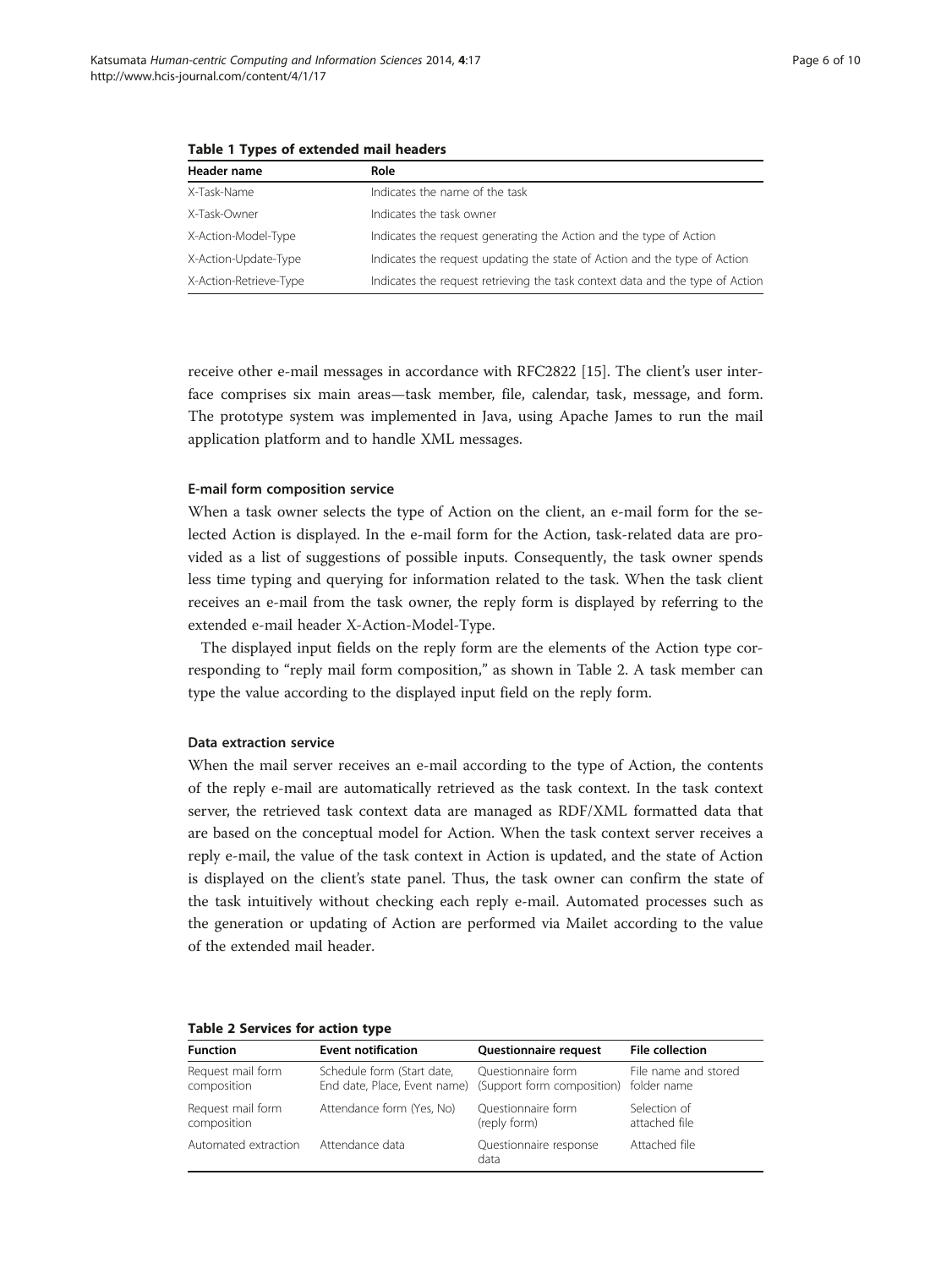The process of generation of an Action instance is depicted in Figure 4. When the mail server receives an e-mail from the task owner, Matcher program determines Mailet program according to the value of extended e-mail header. Mailet program generates a task context model according to the given Action on the task context server. When the mail server receives the reply e-mail message from the task member, the Matcher program refers to the extended e-mail header X-Action-Update-Type, and Mailet program updates the state of Action. Mailet program updates the value of state by referring to the text element in XML format contained in the body part of the email message. The above procedure is also followed for reply e-mails from other task members and updates to the value of the attendance for Action. The attendance data and the questionnaire data can be written to a Comma Separated Value (CSV) file on the assumption that task context data might be used by a spreadsheet application (e.g., Microsoft Excel). In the case of File Collection, files are automatically renamed according to a predefined file name from the attached file in the task member's reply e-mail.

#### Evaluation

#### Experimentation overview

We conducted an experiment to verify the efficacy of our platform in which we obtained qualitative data compiled from 13 university students (male, 21–22 years old). The prototype system was set up in our laboratory. One of the 13 students was elected as the task owner, and the others as task members. We conducted the experiment according to the following procedure. First, the task owner notified the task members about a group meeting for a research report. On receiving the e-mail about a group meeting, task members replied to the e-mail stating attendance of meeting to the task owner. After the group meeting, the task owner requested completed questionnaires from the task members and the meeting report for a research presentation. The task owner then checked and confirmed that reply e-mails were received from the task members. Further, he gathered or added up the data in the messages within the reply e-mail.

The experiment was divided into two sessions: using a conventional e-mail platform and using our prototype system. The two sessions were administered sequentially. During the conventional e-mail platform session, the procedures for the experiment were held over the first four weeks. In the next four weeks, the procedures for the experiment using the prototype system were held. In this experiment, we made the following assumptions:

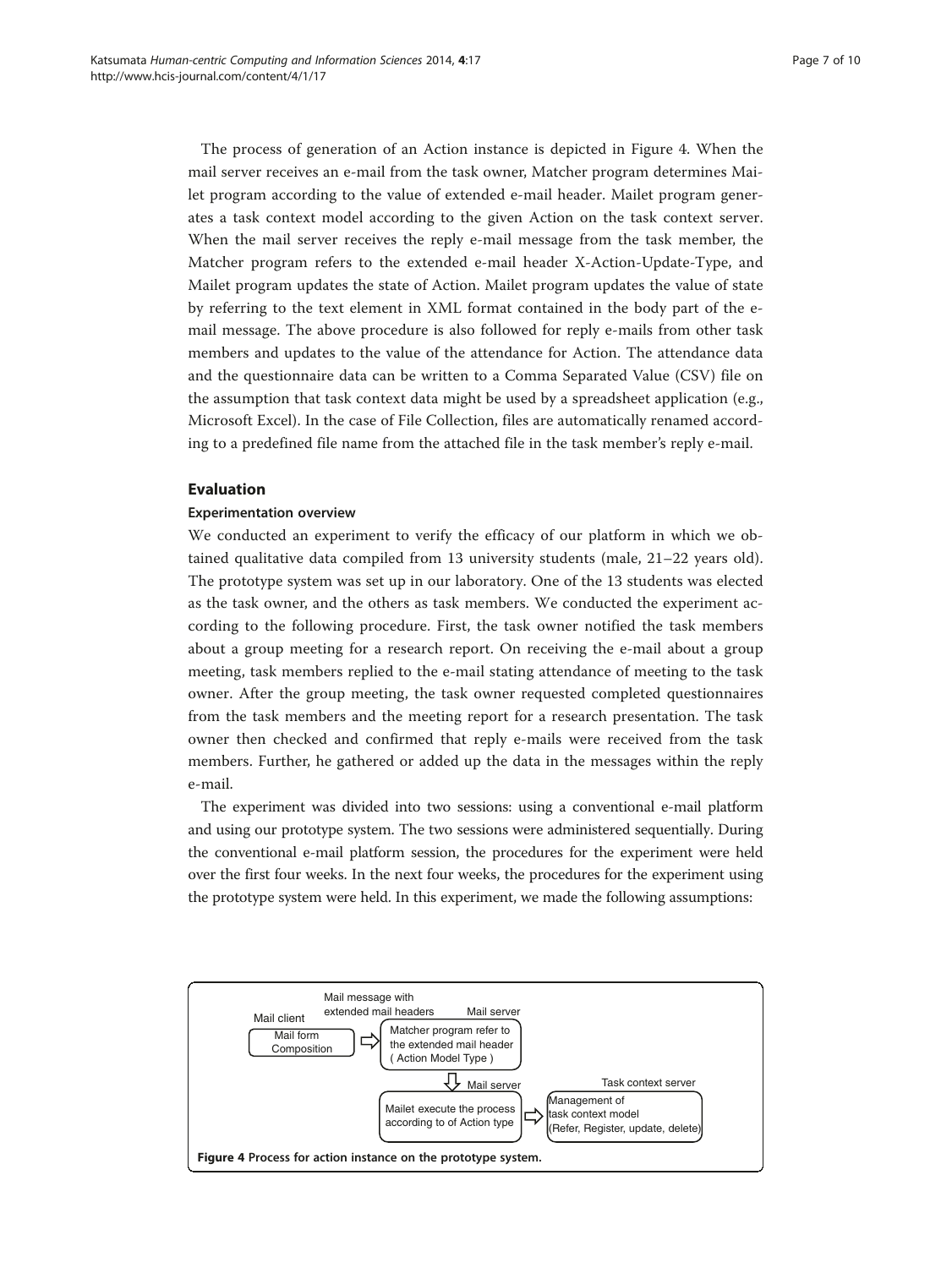1. Conventional e-mail system scenario

(a) Task owner's usage condition and work

(i) The e-mail addresses of the task owner and task members are registered in the e-mail client.

(ii) The date of the group meeting is provided to the task members.

(iii) Indication of attendance confirmation, questionnaire request, and deadline of the research report are handled by e-mail, and the task owner checks the reply e-mails.

- (b) Task member's usage condition and work
	- (i) The reply e-mail is created in response to the task owner's request e-mail.
- 2. Proposed e-mail system scenario
	- (a) Task owner's usage condition and work
		- (i) Each group member's e-mail address is registered in the proposed system.

(ii) The scheduled date for the group meeting is registered in the scheduler of the client system.

(iii) Indication of attendance confirmation, questionnaire request, and deadline of the report are handled by e-mail. Collecting the content for the reply e-mail is performed by the user support service in the proposed system.

(b) Task member's usage condition and work

(i) A reply e-mail is created in response to the task owner's request e-mail.

### Experimental results

This section presents the experimental results obtained in order to verify the efficacy of the prototype system and its provision of the service that indicates the task context according to the user's role. By means of an experiment, we realized our concept using a prototype system. Then, we investigated the results of the questionnaire regarding the prototype system's superiority compared with the conventional e-mail client (Mozilla Thunderbird).

Table 3 shows the results of the questionnaire in terms of task awareness for the following user support services: Event Notification, Questionnaire Request, File Collection, and Task context management.

We describe the concern of task awareness for user support services below.

Awareness of task

The task owner was rated more than 4.0 on average for each category (Event notification, Questionnaire Request, File Collection). We believe that this assessment of the user support service for the task owner was given a high evaluation because of the automated function for the task owner. In checking attendance for meeting, the

Table 3 Results of the questionnaire about usage of the prototype system

| <b>Action type</b>    | Task owner           |                                        | Task member          |                                        |  |
|-----------------------|----------------------|----------------------------------------|----------------------|----------------------------------------|--|
|                       | Awareness<br>of task | Awareness of<br>task-related resources | Awareness<br>of task | Awareness of<br>task-related resources |  |
| Event notification    | 475                  | 4.75                                   | 4.5                  | 4.3                                    |  |
| Questionnaire request | 4                    |                                        | 4.7                  |                                        |  |
| File collection       | 45                   | 4.75                                   | 4.8                  | 4.27                                   |  |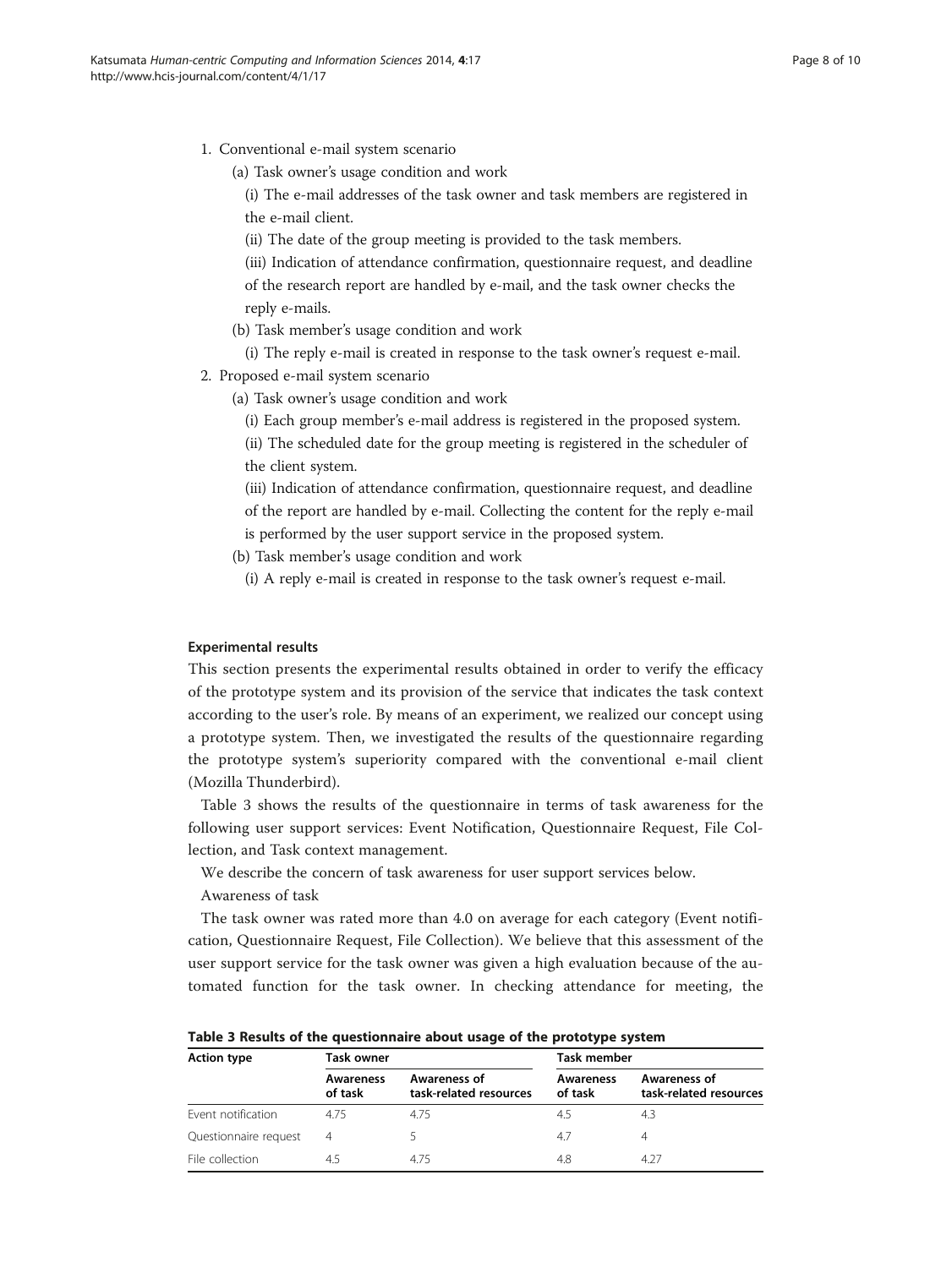following opinion was obtained: "It is good because of the possibility to check the state of the task on the client".

The task member rates were more than 4.5 on average. Hence, it appears that task members could easily notice newly arrived tasks. Because task information is managed in the task context server, it pushes new task information to the user's client automatically. We think that the assessment of the work necessary for the reply e-mail attained a high valuation.

#### Awareness of task-related resource

The task owner was rated more than 4.75 on average for each category. Thus, it appears that our prototype system reduced the number of search operations for task-related information compared with the conventional e-mail system. Our prototype system provides an automated function for the task owner. The automated function (implemented in the Mailet program) extracts the context data from the reply e-mail message. The task owner can thus check the task-related resources in each panel shown in Figure [2.](#page-3-0) These reasons strongly substantiate the high rating obtained from the task owner. We found that the user interface view for the task owner was effective for organizing task-related information. Moreover, we also found that the burden of operation for organizing task-related information decreased when performing user support service.

The task member rates were more than 4.2 on average for each category. To provide the context data for a given task, we implemented task context view panel on the client shown in Figure [2.](#page-3-0) Therefore, task members could easily confirm the task schedule on the calendar panel. For each category, the results confirmed a high valuation in terms of awareness of service functionality for a given task.

# Conclusions

In this paper, we described the design and implementation of a task context-aware e-mail platform for collaborative tasks. In order to provide a task context-aware service for task members, we introduced a task context model that represents conceptual associations between a task and the related mail process. Using the prototype system, we confirmed that the task context-aware platform executed the required services on the basis of the task context model. An operational experiment conducted enabled us to obtain insightful comments that can help to improve the prototype system for practical use from the point of view of an actual user environment. In future work, we will further develop the prototype to support more tasks.

The prototype system was deployed and evaluated in the relatively small confines of our laboratory, resulting in only a limited number of tasks and e-mail messages being handled among group members. Therefore, to validate our concept, we will expand the prototype system uses to larger organizations.

Competing interests The author declares that he has no competing interests.

Received: 30 January 2014 Accepted: 1 September 2014 Published online: 20 September 2014